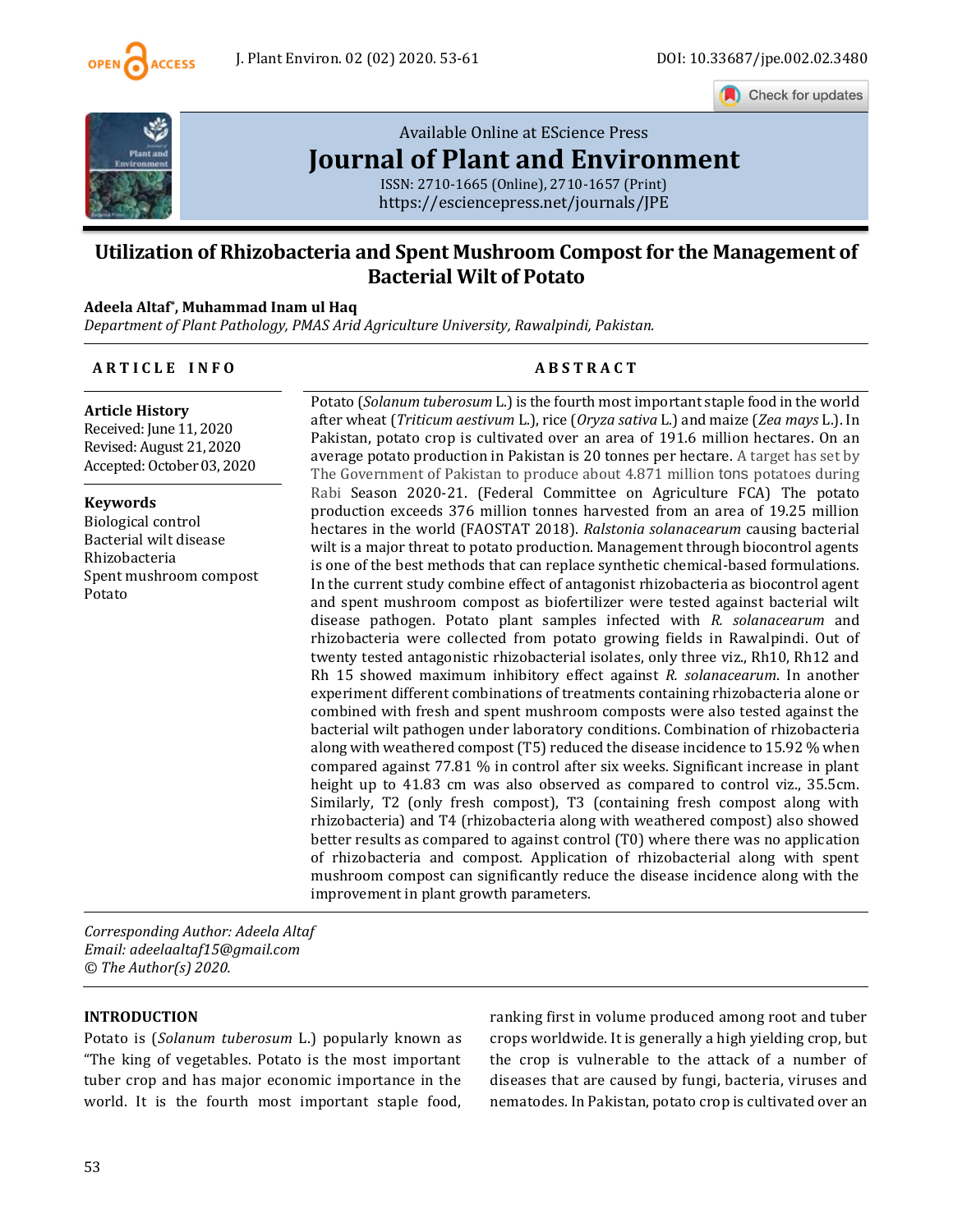area of 180 thousand hectares. On an average potato production in Pakistan is 20 tons per hectare. The potato production exceeds 376 million tons harvested from an area of 19.25 million hectares in the world (FAOSTAT 2018).

Bacterial wilt caused by *Ralstonia solanacearum* is a major disease affecting potato production worldwide and is mainly categorized as both seed-borne and soil-borne disease. It is highly challenging and one of the most destructive diseases of solanaceous crops worldwide (Hayward, 2005). It causes enormous losses to many economically important crops, such as tomato, potato, eggplant, pepper, tobacco, banana, chili, and peanut (Liu *et al.,* 2005). *R. solanacearum* causes wilt in over 450 host species in 54 botanical families (Allen *et al.,* 2005). More than 90% yield losses caused by bacterial wilt in tomato, potato, and other host crops if kept uncontrolled. (Aslam *et al.,* 2017).

Management of plant diseases has become a challenge for the plant pathologist for sustainable agriculture. Various control strategies including soil fumigation (French and Sequeira, 1994), planting of resistant cultivars, transgenic resistant plants, crop rotation, soil amendments, integrated control and biological control have been developed. The application of pesticides caused huge losses and health hazard problems. Out of different organisms used as biocontrol agents, rhizosphere microorganisms provide a front-line defense against pathogen attack and are ideal for use as biocontrol agents (Siddiqui, 2006). Mushroom production is currently the biggest solid-state-fermentation industry in the world (Soccol and Vandenberghe, 2003). Spent mushroom compost (SMC) is produced by the mushroom industry as a residual byproduct. It is a good source of nutrients and acts as a beneficial soil conditioner (Aslam and Saifullah, 2013). Application of spent mushroom compost as a soil amendment reduces early dying of potato caused by *Verticillium dahliae* (Haghighi *et al.,* 2006).

Some edible mushrooms such as *Lentinus edodes*, *Boletus edulis*, *Pleurotus ostreatus* and *Agaricus bisporus* have been reported to have antimicrobial properties. (Susana *et al.,* 2009). Aslam and Saifullah, 2013 have reported that SMC has some phenolic compounds with antimicrobial activity, which exist as an effective biocontrol of root knot nematode (Meloidogyne spp.) on tomato. The present study was planned to explore the biocontrol ability of selected rhizobacterial isolates along with spent mushroom compost against *R. solanacearum*.

# **METHODS AND MATERIAL**

## **Survey and sample collection**

A comprehensive survey was conducted in different potato growing areas of Rawalpindi district, Pakistan for the collection of plant samples with characteristic symptoms of bacterial wilt. Soil samples from the rhizosphere area of healthy potato plants were also collected for the isolation of beneficial rhizobacteria. All the samples were collected in polythene bags and labelled properly. Samples were brought to the laboratory and were kept at -4 °C in a refrigerator till further use in experimentation.

## **Isolation and identification of pathogen**

Stem sections with characteristic symptoms of bacterial wilt were cut into small pieces and were rinsed with distilled water to make them free from soil debris and other contaminants. Stems sections were surface sterilized by treating with 1% Chlorox and were dipped in test tube containing distilled water followed by shaking on vortex for few seconds. This will assist the bacteria to ooze out from the infected samples. Loop full of bacterial suspension was streaked on petri plates containing Nutrient agar (NA) and 2, 3, 5 – triphenyltetrazolium chloride media (TTC) followed by incubation at 30 °C for 48 hours. Reddish bacterial colonies were appeared after two days. Purification was carried out by picking single bacterial colony and streaking on TTC medium containing petri plates (Begum *et al.,* 2012).

#### **Pathogenicity confirmation for** *R. solanacearum*

Pathogenicity of the *R. solanacearum* was tested on healthy young seedlings of potato plants. Seeds of susceptible potato variety were sown in sterilized soil. Young seedlings of potato plants were incubated with 20 µl (e.g., a drop) of a bacterial suspension of *R. solanacearum* at 10-8 cells/ml with a 1 ml-propylene syringe. Plants in the control treatment were treated with distilled water only and three replications for each isolate were maintained. Plants were monitored for up 3 weeks for symptoms expression and re-isolation of pathogenic bacteria was carried out from wilted plants by streaking the bacterial suspensions on TTC medium.

# **Isolation of plant growth promoting rhizobacteria**

Plant Growth Promoting Rhizobacteria (PGPR) were isolated from the soil and healthy root samples by serial dilution method. Roots of healthy tomato plants were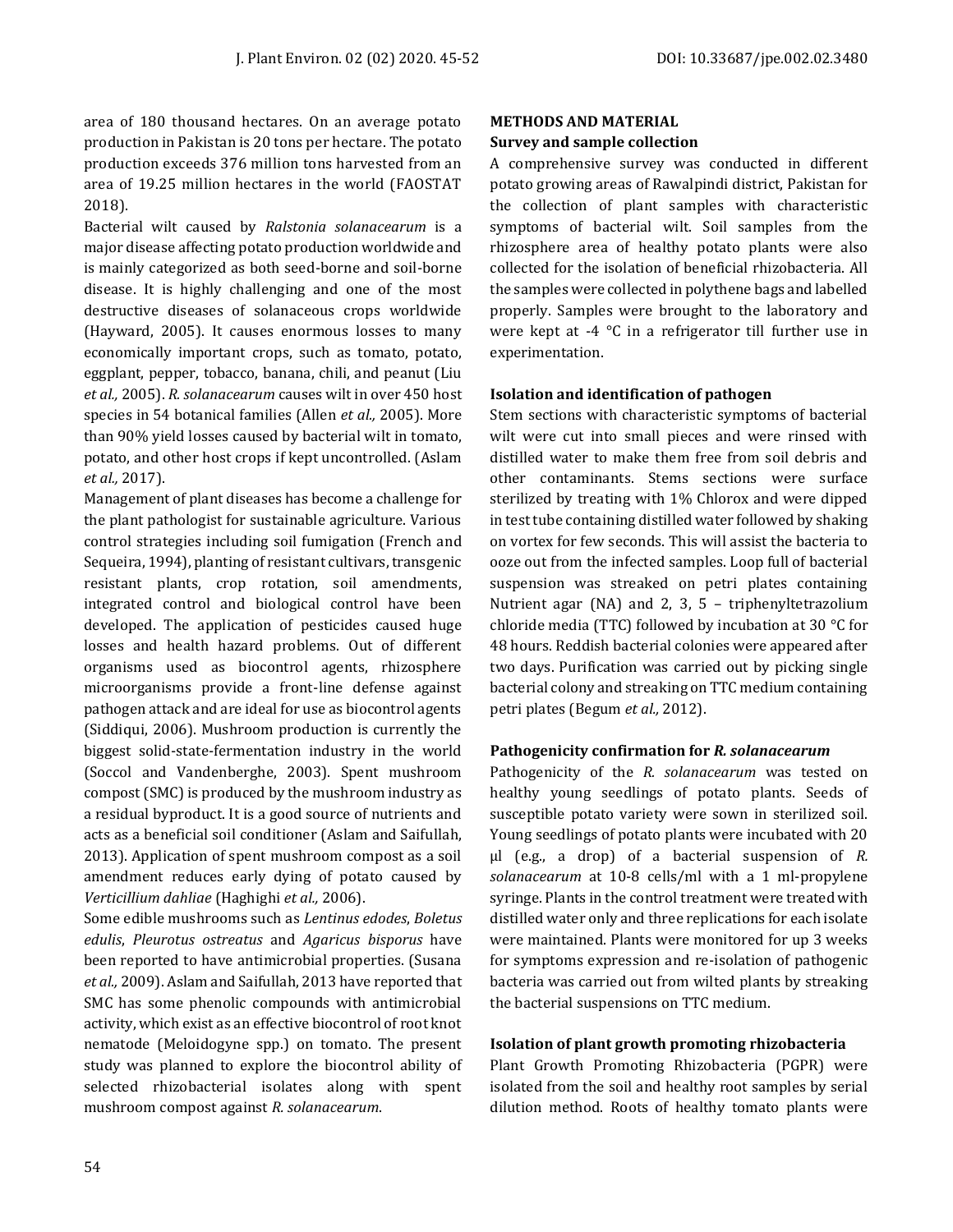washed gently with distilled water to remove the adhered soil debris. 1 g root sections were added in a flask containing 200 ml sterile water and were shaken on rotary shaker at 150 rpm for half an hour. Serial dilutions were streaked on nutrient agar medium containing plates and incubated at 28 °C for 48 h. Purification was done by re-streaking the single bacterial colonies on nutrient agar media. Pure cultures of PGPR strains were identified using morphological and physiological characteristics (Akhtar *et al.,* 2009).

# **Biochemical tests for confirmation of** *R. solanacearum* **and antagonistic rhizobacteria**

Different biochemical tests viz., Gram staining, KOH tests, catalase oxidase test, and Kovac oxidase tests were performed for the confirmation of *R. solanacearum* and antagonistic rhizobacteria.

#### **Gram Staining**

Bacterial smear was prepared on glass slides and a drop of 0.5 % crystal violet was added to it followed by rinsing with tape water for 60 seconds. One drop of iodine solution was added to it and rinsed again with tap water. For decolonization, the glass slides were treated with 95% ethanol for about 30 seconds. After washing the specimen was counter stained with safranin for about 10 seconds. Glass slide was dried for few seconds and examined under microscope at different magnification power (10X, 40X and 100X) as described by (Begum *et al.,* 2012).

#### **Potassium hydroxide loop test**

In this test, 48 hours pure culture of *R. solanacearum* was picked up by sterilized toothpick and mixed with fresh 3% potassium hydroxide solution on glass slide for 10 seconds. On continuous stirring for few seconds, loop formation was noticed for the confirmation of gram positive or gram-negative bacteria (Chaudhry and Rashid, 2011).

#### **Catalase oxidase test**

Pure single colony of bacteria was mixed with single drop of 3 % of hydrogen peroxide  $(H_2O_2)$  with the help of an inoculating needle. Few seconds later gas bubbles were formed and observed with the naked eye (Reynolds, 2004).

#### **Kovacs Oxidase Test**

Small amount of the bacteria was spread on the filter

paper impregnated with 1% oxidase reagent solution and rubbed it with the help of sterilized toothpick for few seconds. Development of deep blue/ purple color is noticed for bacterial confirmation in 10-60 seconds. (Hossain *et al.,* 2007)

### **In-vitro evaluation of pgpr for their antagonistic activity against** *R. solanacearum*

Selected strains of rhizobacteria were tested for their antagonistic activities against *R. solanacearum* by zone inhibition method. 48 hours old culture of rhizobacterial strains were placed in center of the petri plates and *R. solanacearum* discs in the surrounding. Petri plates were incubated for two days. Efficacy of tested rhizobacterial isolates was recorded by measuring the inhibition zone against the control treatment where there was no application of rhizobacteria.

#### **Collection of spent mushroom compost**

Spent Mushroom Compost (SMC) with two degrees of decaying: fresh and six months old were taken from the National Agriculture Research Center (NARC). Islamabad, Pakistan.

# **In-vitro evaluation of rhizobacteria and spent mushroom compost**

Different treatments of SMC were made and subjected to check their efficacy against pathogenic *R. solanacearum*. Soil mixture alone or in combination with fresh and weathered compost was filled into the pots. Suspension of *R. solanacearum* was prepared and poured into pots. Potato tubers were treated with 48 hours old culture of antagonistic rhizobacteria for 1hour and were sown into pots containing amended soil. Three replications for each treatment were maintained and control treatment contains only the application of pathogenic *R. solanacearum*. Data on diseases incidence was taken on weekly basis by using the formula given below:

Disease incidence  $(\%) = \frac{\text{Number of infected plants}}{\text{The total of the water}}$  $\frac{20}{\text{Total number of plants}} \times 100$ Growth parameters viz., Plant height (P.H), shoot length (SL), root length (RL), fresh root weight (FRW), fresh shoot weight (FSW), dry root weight (DRW), dry shoot weight (DSW) was recorded. The data of all the treatments was compared with the control treatment. Collected data was analyzed statistically by using Complete Randomized Design (CRD) with three replications for each treatment.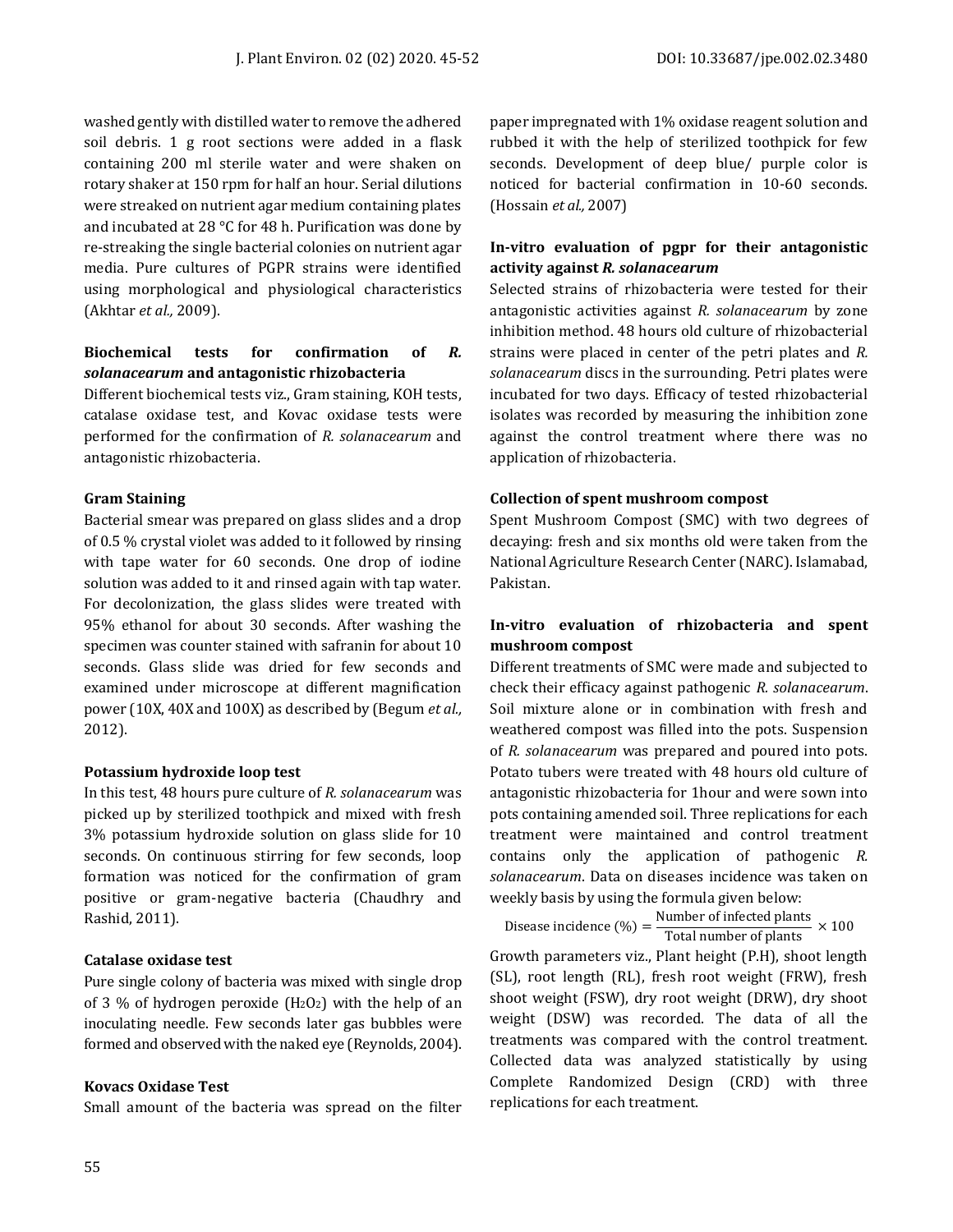#### **RESULTS**

# **Isolation identification and pathogenicity of** *R. solanacearum*

After isolation and identification of *R. solanacearum*,

Table 1. Pathogenicity confirmation of *R. solanacearum*.

pathogenicity test was performed to check the virulence of the pathogen. Out of twenty-five different tested isolates, only three isolates showed positive results to be pathogenic as given in Table 1.

| R. solanacearum |         |         |
|-----------------|---------|---------|
| $RS-4$          | $RS-10$ | $RS-15$ |
|                 |         |         |
|                 |         |         |
|                 |         |         |

# **Biochemical tests for confirmation of** *R. solanacearum* **and antagonistic rhizobacteria**

Different biochemical tests were performed for the confirmation of *R. solanacearum* and antagonistic rhizobacteria and the results are given in Table 2. Gram staining test showed positive results for all the bacterial gents except Rh-10 and Rh-15 while KOH test results were negative for Rh-10 and Rh-12. Catalase oxidase test results were positive for all the tested bacterial isolates. Kovacs oxidase test was positive for all the tested bacterial strains except Rh-15. All the bacterial agents were observed rod shaped under microscope.

Table 2. Biochemical tests for the identification of *R. solanacearum* and PGPR isolates.

| <b>Biochemical Test</b> | Antagonistic Bacteria<br>R. solanacearum |         |           |                          |                          |                |                 |
|-------------------------|------------------------------------------|---------|-----------|--------------------------|--------------------------|----------------|-----------------|
|                         | $RS-4$                                   | $RS-10$ | $RS-15$   | $Rh-10$                  | $Rh-12$                  | $Rh-15$        | Cell Morphology |
| Gram stain reaction     | +                                        |         |           |                          | ÷                        | $\blacksquare$ | Rod shaped      |
| KOH Test'               | +                                        | +       | $\ddot{}$ | $\overline{\phantom{0}}$ | $\overline{\phantom{a}}$ | $\ddot{}$      | Rod shaped      |
| Catalase Oxidase Test   | +                                        | +       | $\ddot{}$ | $\ddot{}$                | ÷                        | $\ddot{}$      | Rod shaped      |
| Kovacs Oxidase<br>Test  | +                                        | ÷       | $\div$    |                          | +                        | -              | Rod shaped      |

#### **Determination of antagonistic activity of rhizobacteria**

Zone inhibition technique was used to test the efficacy of rhizobacterial isolates against *R. solanacearum*. Results of antagonistic potential of all the test rhizobacterial isolates against pathogens were observed and recorded. Data on radial growth of pathogen isolates was measured at the end of second, fourth and sixth days of incubation period. Out of 20 tested isolates Rh-10, Rh-12, and Rh-15 showed

maximum antagonistic potential against the pathogenic bacteria and were preferred for further study. Among the three selected isolates Rh-12 (15 mm) results in maximum inhibition as compared to the Rh-10 (11 mm) and Rh-15 (9 mm). The growth inhibition of the pathogen is attributed the antibiotic, antibacterial compounds and siderophore production by the rhizobacterial isolates. Data regarding zone of inhibition is given Table. 3. Most efficient rhizobacterial isolates were selected for further tests.

Table 3. Growth Inhibition of *R. solanacearum* by rhizobacterial isolates (mm).

| Sr No. | Isolates | Zone of Inhibition (mm) |
|--------|----------|-------------------------|
|        | Rhz 1    | 3.00                    |
|        | Rhz 2    | 0.00                    |
| 3      | Rhz 3    | 1.00                    |
| 4      | Rhz 4    | 2.00                    |
| 5      | Rhz 5    | 6.5                     |
| 6      | Rhz 6    | 0.00                    |
|        | Rhz 7    | 1.00                    |
| 8      | Rhz 8    | 4.5                     |
|        | Rhz 9    | 6.00                    |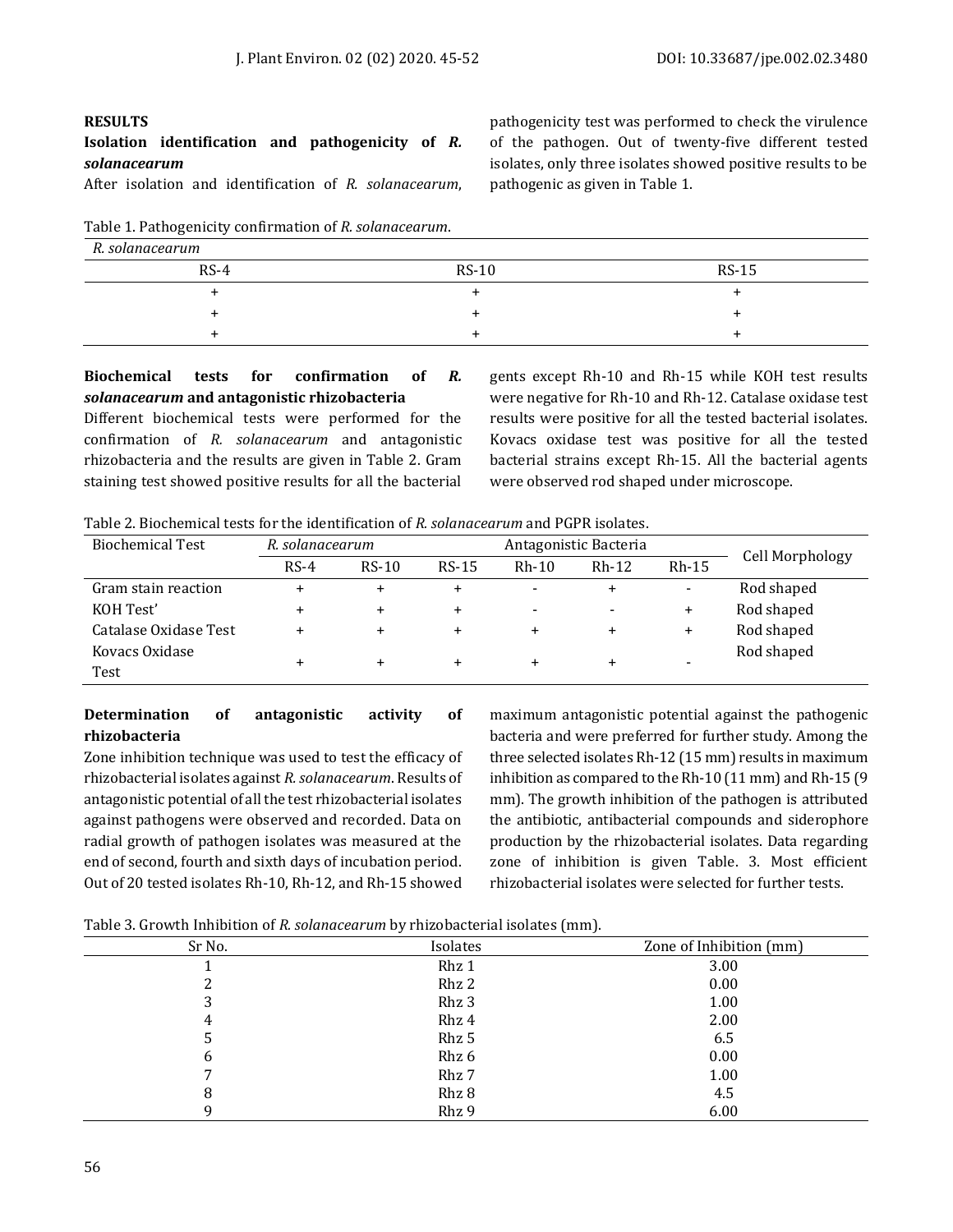| 10 | Rhz 10 | 11   |
|----|--------|------|
| 11 | Rhz 11 | 1.00 |
| 12 | Rhz 12 | 15   |
| 13 | Rhz 13 | 0.00 |
| 14 | Rhz 14 | 1.00 |
| 15 | Rhz 15 | 9    |
| 16 | Rhz 16 | 4.5  |
| 17 | Rhz 17 | 2.00 |
| 18 | Rhz 18 | 5.00 |
| 19 | Rhz 19 | 9.00 |
| 20 | Rhz 20 | 0.00 |

# **In-vitro evaluation of rhizobacteria and spent mushroom compost against** *R. solanacearum*

In vitro evaluation of rhizobacterial isolates along with fresh and weathered compost was carried out. Disease incidence in different treatments was monitored after each week and compared the results with the control as shown in the Table 4 and 5. Results showed that among all the tested combinations of rhizobacteria and SMC, *R. solanacearum* + soil + Weathered (Six-month old compost) + Rhizobacteria showed maximum reduction in disease incidence when compared against the control treatment where there was the application of pathogenic *R. solanacearum* followed by T4 (*R. solanacearum* + soil + Weathered (Six-month old compost)) and T3 (*R. solanacearum* + soil + Fresh compost + *Rhizobacteria*). Among all the treatments, T1 (*R. solanacearum* (RS) + soil + Rhizobacteria) showed the minimum effectiveness in disease control.

Table 4. In-vitro evaluation of rhizobacteria and spent mushroom compost against *R. solanacearum*.

| Treatments | Disease Incidence % (1 <sup>st</sup> Year) |        |        |        |        |        |       |  |
|------------|--------------------------------------------|--------|--------|--------|--------|--------|-------|--|
|            | 7DAYS                                      | 14DAYS | 21DAYS | 28DAYS | 35DAYS | 42DAYS |       |  |
|            | C                                          | 29.42  | 45.78  | 54.57  | 58.13  | 63.07  | 76.81 |  |
|            | T <sub>1</sub>                             | 0      | 16.99  | 20.55  | 23.6   | 26.06  | 27.71 |  |
|            | T <sub>2</sub>                             | 0      | 15.563 | 17.37  | 19.06  | 22.26  | 23.98 |  |
|            | T3                                         |        | 14.26  | 16.05  | 18.74  | 21.54  | 22    |  |
|            | T4                                         |        | 12.5   | 13.85  | 16.45  | 17.56  | 18.25 |  |
|            | T5                                         |        | 11.396 | 12.99  | 13.86  | 14.97  | 15.92 |  |

**C** = Control, **T1** = *R. solanacearum* (RS) + soil + Rhizobacteria, **T2** = *R. solanacearum* + soil + Fresh compost (FC), **T3** = *R. solanacearum* + soil + Fresh compost + Rhizobacteria, **T4** = *R. solanacearum* + soil + Weathered (Six-month old compost), **T5** = *R. solanacearum* + soil + Weathered (Six-month old compost) + Rhizobacteria.

| Table 5. In-vitro evaluation of rhizobacteria and spent mushroom compost against R. solanacearum. |  |  |
|---------------------------------------------------------------------------------------------------|--|--|
|                                                                                                   |  |  |

| Treatments | Disease Incidence % (2 <sup>nd</sup> Year) |        |        |        |        |        |  |  |
|------------|--------------------------------------------|--------|--------|--------|--------|--------|--|--|
|            | 7DAYS                                      | 14DAYS | 21DAYS | 28DAYS | 35DAYS | 42DAYS |  |  |
| C          | 28.85                                      | 42.35  | 54.44  | 62.46  | 66.42  | 77.47  |  |  |
| Τ1         |                                            | 17.06  | 20.6   | 25.21  | 26.73  | 31.71  |  |  |
| T2         |                                            | 15.97  | 17.71  | 22.42  | 23.09  | 24.65  |  |  |
| T3         |                                            | 14.63  | 16.1   | 19.24  | 21.54  | 22.6   |  |  |
| T4         |                                            | 12.78  | 14.2   | 15.71  | 16.92  | 18.61  |  |  |
| T5         |                                            | 11.61  | 12.99  | 14.05  | 15.03  | 15.94  |  |  |

**C** = Control, **T1** = *R. solanacearum* (RS) + soil + Rhizobacteria, **T2** = *R. solanacearum* + soil + Fresh compost (FC), **T3** = *R. solanacearum* + soil + Fresh compost + Rhizobacteria, **T4** = *R. solanacearum* + soil + Weathered (Six-month old compost), **T5** = *R. solanacearum* + soil + Weathered (Six-month old compost) + Rhizobacteria.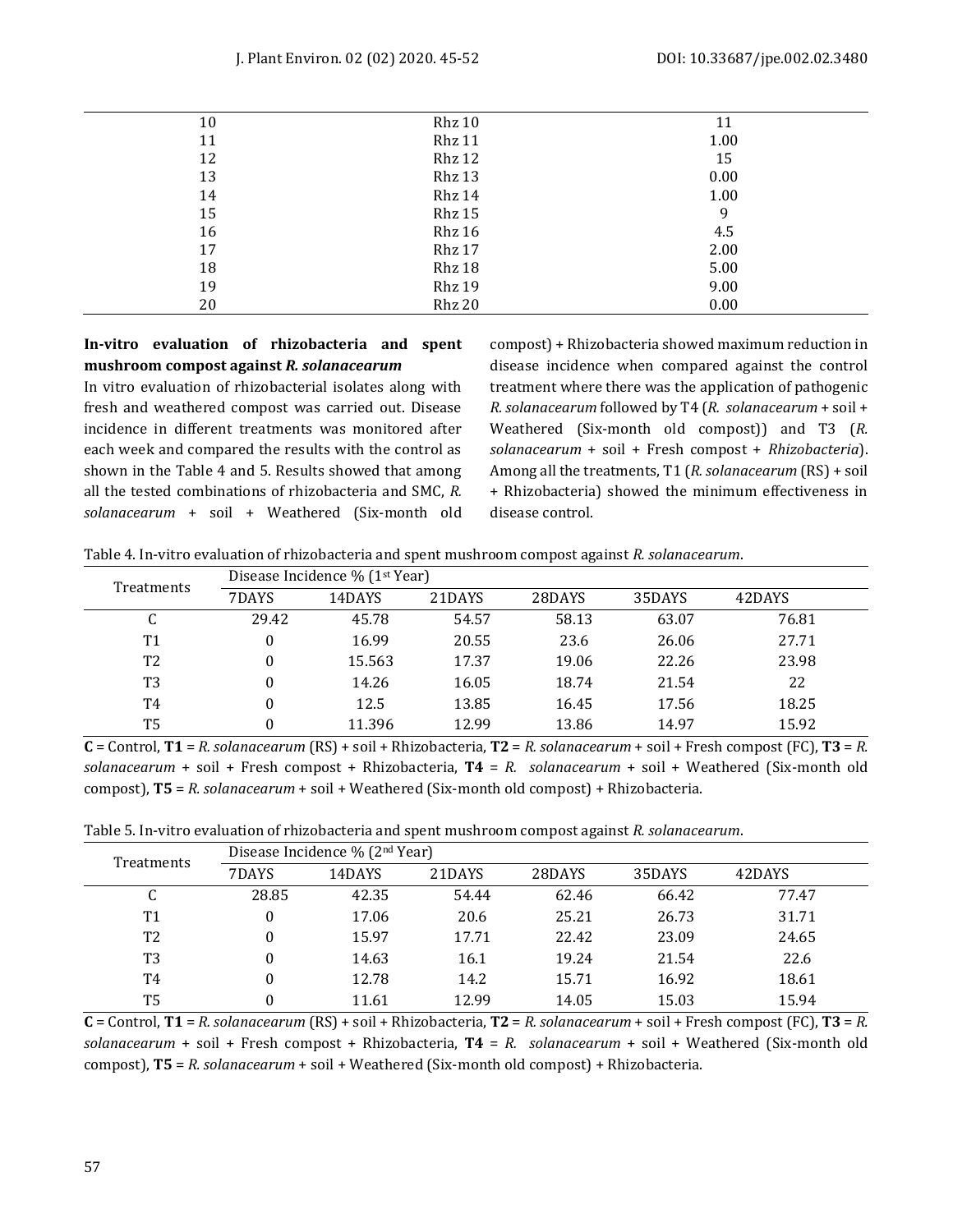#### **Data on growth parameters**

Different growth parameters viz., Plant height, fresh and dry root and shoot weight were recorded. The data of all the treatments were compared with the control is given in Table 6 and 7. In response to the application of various treatments, all the treatments showed an increase in the plant height when compared to against control treatment where there was only pathogenic bacterial suspension was applied. All the treatments showed almost same results in enhancing the plant growth parameters viz., Fresh Root Weight, Fresh Shoot Weight, Dry Root Weight and Dry Shoot Weight. Among all the treatments, T5 (R. solanacearum + soil + Weathered (Six-month old compost) + Rhizobacteria) results in maximum reduction in disease severity when compared against control treatment.

|                   | Growth Parameters (1 <sup>st</sup> year) |            |            |            |            |       |  |  |
|-------------------|------------------------------------------|------------|------------|------------|------------|-------|--|--|
| <b>Treatments</b> | P.H                                      | <b>FRW</b> | <b>FSW</b> | <b>DRW</b> | <b>DSW</b> | DS    |  |  |
| C                 | 35.5                                     | 11.83      | 23.66      | 8.14       | 15.17      | 74.49 |  |  |
| T <sub>1</sub>    | 38.5                                     | 14.91      | 23.58      | 5.57       | 17.86      | 36.25 |  |  |
| T <sub>2</sub>    | 40.5                                     | 17.33      | 23.16      | 8.72       | 18.11      | 25.83 |  |  |
| T3                | 41.33                                    | 17.16      | 24.16      | 8.94       | 17.31      | 23.16 |  |  |
| T4                | 40.5                                     | 17.36      | 23.14      | 8.51       | 18.36      | 26.33 |  |  |
| T <sub>5</sub>    | 41.83                                    | 15.66      | 26.16      | 8.51       | 19.61      | 25.45 |  |  |

Table 6. Growth parameters in response to the applications of PGPR and SMC.

**P.H** = Plant Height, **FRW**= Fresh Root Weight, **FSW** = Fresh Shoot Weight, **DRW** = Dry Root Weight, **DSW** = Dry Shoot Weight, **DS** = Disease Severity.

| Table 7. Growth parameters in response to the applications of PGPR and SMC. |
|-----------------------------------------------------------------------------|
|-----------------------------------------------------------------------------|

| <b>Treatments</b> | Growth Parameters $(2nd year)$ |            |            |            |            |       |  |
|-------------------|--------------------------------|------------|------------|------------|------------|-------|--|
|                   | P.H                            | <b>FRW</b> | <b>FSW</b> | <b>DRW</b> | <b>DSW</b> | DS    |  |
| C                 | 35.5                           | 11.83      | 23.66      | 8.14       | 14.75      | 74.49 |  |
| T <sub>1</sub>    | 38.5                           | 14.91      | 23.58      | 5.57       | 17.86      | 36.25 |  |
| T <sub>2</sub>    | 40.5                           | 17.33      | 23.16      | 8.72       | 18.11      | 25.83 |  |
| T <sub>3</sub>    | 41.33                          | 17.16      | 24.16      | 8.94       | 17.31      | 23.16 |  |
| T4                | 40.5                           | 17.36      | 23.14      | 8.51       | 18.36      | 26.33 |  |
| T <sub>5</sub>    | 41.83                          | 15.66      | 26.16      | 8.51       | 19.61      | 25.45 |  |

**P.H** = Plant Height, **FRW**= Fresh Root Weight, **FSW** = Fresh Shoot Weight, **DRW** = Dry Root Weight, **DSW** = Dry Shoot Weight, **DS** = Disease Severity.

#### **DISCUSSION**

Management of plant diseases has become a challenge for the plant pathologists for sustainable agriculture. The application of pesticides damaged the crops and caused health hazard problems. Increasing awareness and health issues associated with the applications of pesticides, an alternative method has been adopted by plant protection to reduce that risk. Biocontrol is one of the best strategies used by plant pathologists for disease management. Among various organisms which serve as a biocontrol agent, rhizosphere microorganisms (PGPR) which supply a front-line protection against pathogenic attack and are ideal for use (Siddiqui, 2006). PGPR, which not only exerts a beneficial effect on the plant they colonize but also interacts with the plant roots as well as with other microorganisms in the rhizosphere. Some of the PGPR are antagonists to recognized root pathogens and result in prevention of disease development. Introduction of biocontrol agents from outside in the rhizosphere to achieve disease suppression was also described by Maji and Chakrabartty (2014).

Many studies have shown that the biological control of bacterial wilt can be done by using various BMs (biological microorganisms) including Bacillus (Wei *et al.,* 2011), Pseudomonas spp. (Ramesh *et al.,* 2009), Streptomyces spp. (Boukaew *et al.,* 2011), Acinetobacter spp. and Enterobacter spp. (Xue *et al.,* 2009), *Stenotrophomonas maltophilia* (Messiha *et al.,* 2007) and Actinomycetes spp. (Tan *et al.,* 2006). Sarkar and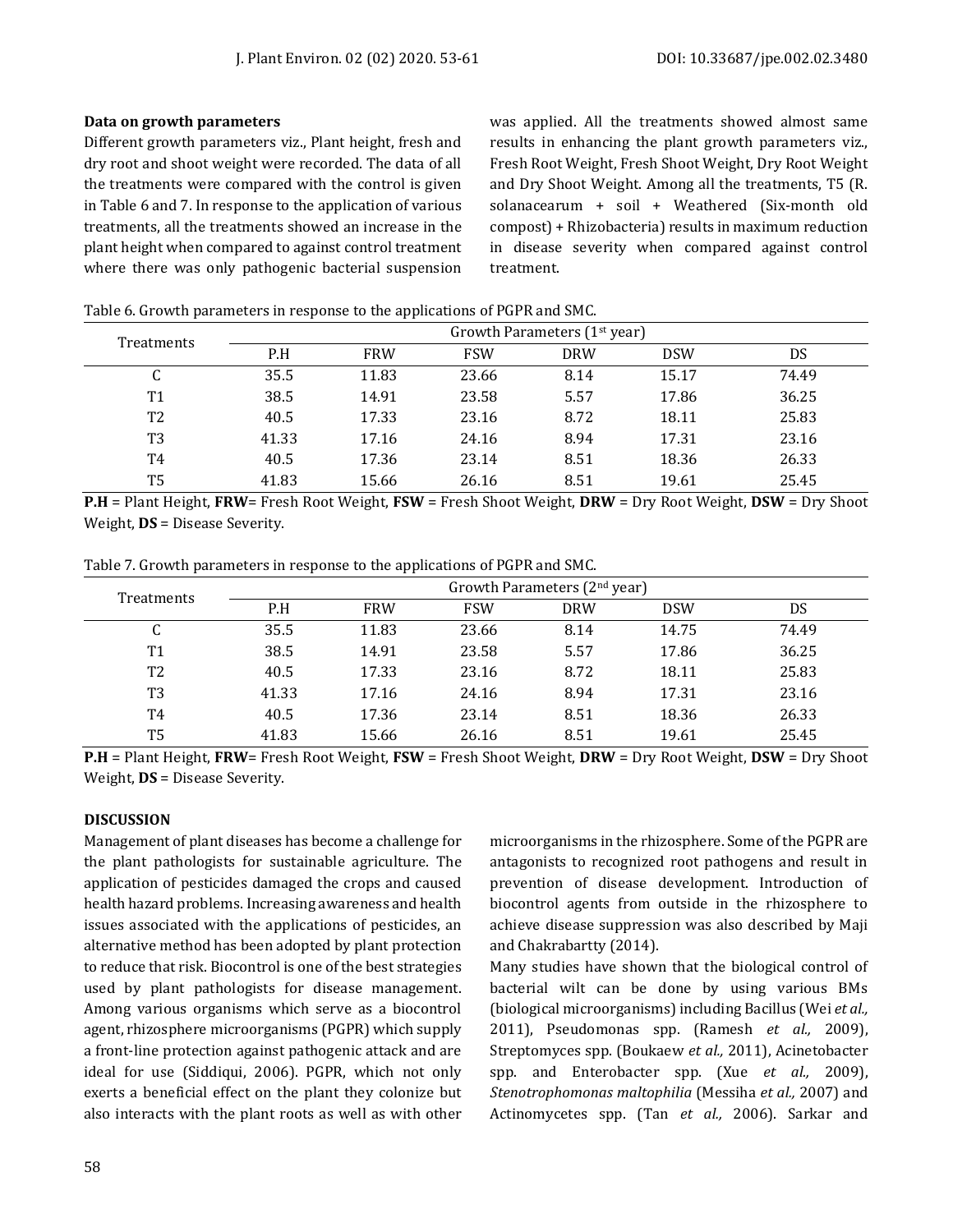Chaudhuri 2013 have reported the suppressive effect of some antagonistic bacteria on *R. solanacearum*. Some naturally occurring antagonistic rhizobacteria such as Bacillus spp., Pseudomonas spp. have been reported to control this disease. *B. subtillus* have been reported to be the best application in controlling bacterial wilt of tomato in both in-vitro and in greenhouse conditions.

Lian *et al.,* 2011 reported that rhizobacteria are the most effective over other antagonistic. In the greenhouse experiment inhibition had been observed when the antagonistic was applied before or simultaneously with the pathogen, while antagonistic was less effective when applied after pathogen inoculation. This indicated that the biocontrol effects of the antagonistic rhizobacterial strains are more likely to be a preventive effect rather than a therapeutic effect on the disease. Spent mushroom compost (SMC) is produced by the mushroom industry as a residual byproduct. It is a good source of nutrients and acts as a beneficial soil conditioner. The occurrence of phenolic compounds in SMC has antimicrobial activity on tomato (Aslam *et al.,* 2013). Application of spent mushroom compost (SMC) as a soil amendment reduces early dying of potato caused by *Verticillium dahliae* (Haghighi *et al.,* 2006).

Keeping in view the environmental issues and importance of biological control, the present study was planned to explore the biocontrol of *R. solanacearum* by using rhizobacteria and spent mushroom compost. Recent studies have proved that biological control of bacterial wilt disease could be achieved by using spent mushroom compost and antagonistic rhizobacteria. Different biochemical tests i-e Gram staining, KOH tests, catalase oxidase test, Kovac oxidase test were used for the confirmation of *R. solanacearum* and antagonistic rhizobacteria in this study were similar to the result reported by Begum *et al.,* 2012 and Kuarabachew *et al.,* 2007. In the in vitro antibiosis, the inhibition zone of Rh-10, Rh-12 and Rh15 showed 11, 15 and 9mm, respectively. Similarly, in the in vitro antibiosis, the smallest and largest inhibition zone of 1.2 and 2.4 cm diameter were caused by Pfri (Indian isolates) and Pfw1 (Wolayta isolates) respectively. Pfw1 have 200% efficiency being the most efficient isolates followed by Pfs2 and Pfwt3 with 125% and 111% efficiency, respectively (Kuarabachew *et al.,* 2007).

Spent mushroom composts fresh and weathered showed lesser severity than PGPR. These results indicate that the two kinds of composts had suppressive characteristics to bacterial wilt with respect to the reference growth media. No significant difference in the reduction of bacterial wilt incidence in potato was observed in the first week. Furthermore, two consecutive years of pot experiments showed that bacterial wilt incidence was lower down in the treatment T5 (weathered + PGPR) i.e 11.39%, 12.99%, 13.86%, 14.97% and 14.97% respectively (Singh *et al.,* 2012).

This work demonstrates that the activity in the compost mixed with PGPR was biological in nature. Beneficial rhizobacteria, as well as SMC, can induce systemic resistance in plants (Zhang *et al.,* 1998). The microflora in the compost along with PGPR that induced SAR remains unknown. These results suggest, however, that significant opportunities exist for the development of improved inoculants for composts yielding novel disease control strategies. Compost along with PGPR also enhances plant growth parameters i.e Plant height, FRW, FSW, DRW and DSW. T5 (T5= *R. solanacearum* + soil + Weathered (Sixmonth old compost) + Rhizobacteria] showed better growth as compared to control (C). In the same way, bacterization of tuber with selected efficient of an antagonistic rhizobacteria along with weathered compost T5 significantly increased the plant height, fresh and dry weight of root and shoot, disease severity by 41.83%, 15.66%, 26.16%, 8.51%, 19.61%, 25.45% respectively as compared to T0 (control).

This result agreed with Kuarabachew 2007 where they found an increased plant height and dry weight by 76.89% and 28.44%, respectively as compared to T1. Potato tuber planted after bacterization in treatments T3, T4 and T5 [T3= *R. solanacearum* + soil + Fresh compost + Rhizobacteria, T4= *R. solanacearum* + soil + Weathered (Six-month old compost), T5= *R. solanacearum* + soil + Weathered (Six-month old compost) + Rhizobacteria] showed the most significant growth enhancement (Plant height and dry weight) when compared to potato plants in other treatments C-T1 [C = Control, T1 = *R. solanacearum* (RS) + soil + Rhizobacteria]. This could be explained on the basis of the possibility of production of growth stimulating substance (hormone), increased nutrient availability in presence of isolates. The results presented in this study suggest that the antagonistic rhizobacteria isolated from the soils, when mixed with fresh and weathered compost according to Kuarabachew 2007.

# **CONCLUSIONS**

It was concluded that the application of rhizobacterial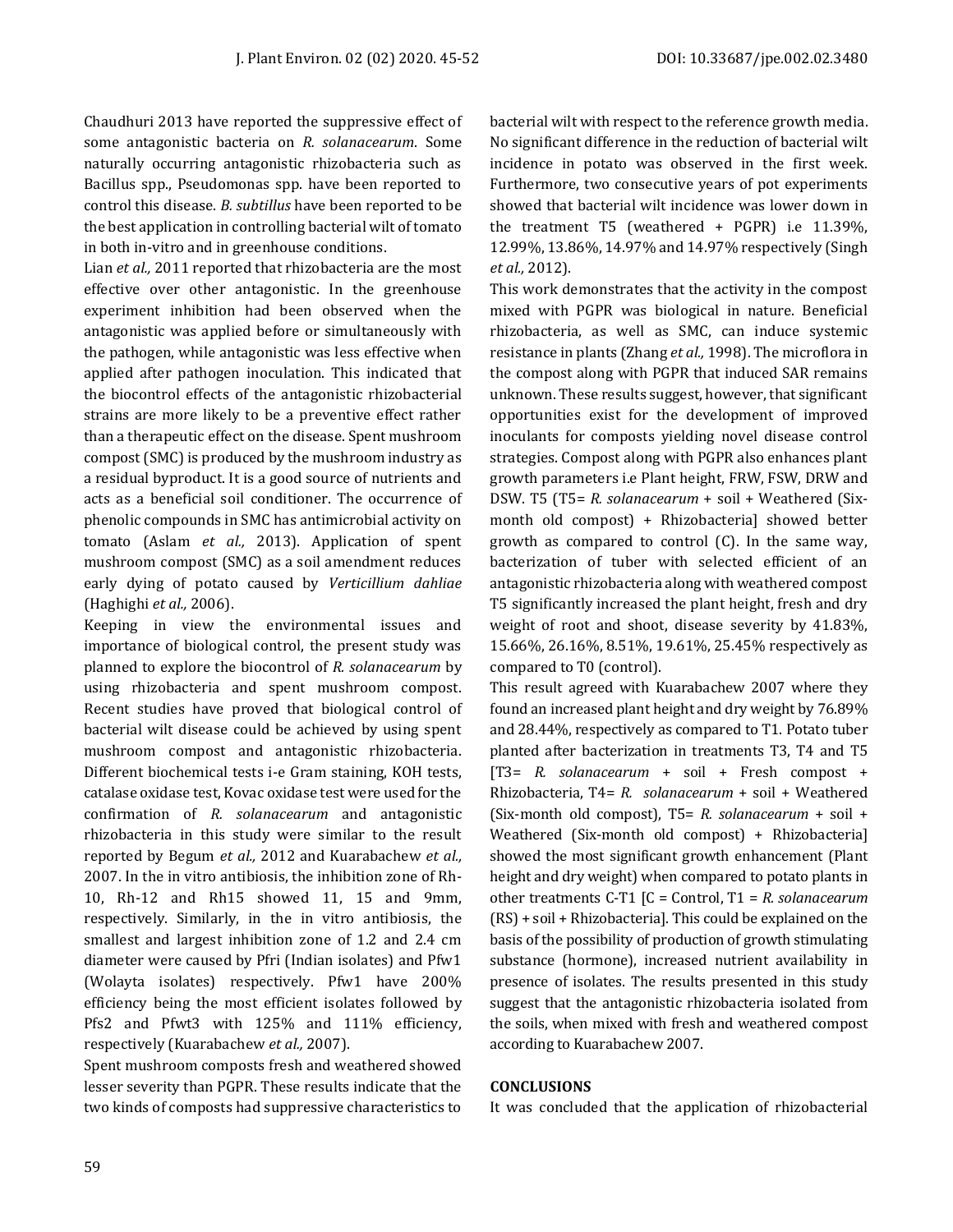along with spent mushroom compost can reduce the disease incidence along with the improvement in the plant growth parameters without a significant reduction in plant growth.

# **CONFLICT OF INTEREST**

The authors declare that they have no conflicts of interest.

# **AUTHORS CONTRIBUTIONS**

All the authors contributed equally to this work.

# **REFERENCES**

- Akhtar, M.J., H.N. Asghar, K. Shahzad and M. Arshad. 2009. Role of plant growth promoting rhizobacteria applied in combination with compost and mineral fertilizers to improve growth and yield of wheat (*Triticum aestivum* L.). Pakistan Journal of Botany, 41(1): 381-390.
- Allen, C., P. Prior and A.C. Hayward. 2005. Bacterial Wilt Disease and the *Ralstonia solanacearum* Species Complex. APS Press, St. Paul, MN, USA, 528.
- Aslam, S., and J. Saifullah. 2013. Organic management of root knot nematodes in tomato with spent mushroom compost. Department of plant pathology, The University of Agriculture, Peshawar – Pakistan. Sarhad Journal of Agriculture, 29(1): 63-69.
- Aslam, M.N., T. Mukhtar, M.A. Hussain and M. Raheel. 2017. Assessment of resistance to bacterial wilt incited by *Ralstonia solanacearum* in tomato germplasm. Journal of Plant Diseases and Protection, 124(6): 585–590.
- Begum, N., M.I. Haque, T. Mukhtar, S.M. Naqvi and J.F. Wang. 2012. Status of Bacterial Wilt caused by *Ralstonia solanacearum* in Pakistan. Pakistan Journal of Phytopathology, 24(1): 11-20.
- Boukaew, S., S. Chuenchit and V. Petcharat. 2011. Evaluation of Streptomyces spp. for biological control of Sclerotium root and stem rot and Ralstonia wilt of chili pepper," BioControl, 56(3): 365–374.
- Chaudhry Z, Rashid H. 2011. Isolation and characterization of *Ralstonia solanacearum* from infected tomato plants of Soan Skesar valley of Punjab. Pakistan Journal of Botany, 43(6):2979- 2985.
- FAOSTAT. 2018. Food and agriculture Organization of the United Nations, Rome, Italy. Accessed 13 March

2018.

- French, E. and L. Sequeira. 1994. Strains of Pseudomonas solanacearum from Central and South America: a comparative study. Phytopathology, 60: 506–512.
- Haghighi M, K. Mohsen and T. Ali. 2006. Effect of Decay Level of SMC (Spent Mushroom Compost) and Media Diameters and Compound on Turfculture in Hydromulching Method. Iran. International Journal of Agriculture and Biology, 8(5): 691– 693.
- Hayward. A.C. 2005. Research on BW: A perspective on International links and access to literature. In: Bacterial wilt Disease and the *R. solanacearum* species Complex. eds. Allen, C., P. Prior and A. C. Hayward. American Phytopathological Society, 3340 Pilot Knob Road, St. Paul, Minnesota, U. S. A. pp. 1-8.
- Hossain, M.A., M.D. Hossain, K.M. Nasiruddin and M.A.R. Khokon. 2007. Plasmid DNA analysis from Pseudomonas spp. and *Ralstonia solanacearum* and their reaction to antibiotics. Bangladesh Journal of Crop Science, 18(1): 187-193.
- Kuarabachew, H., A. Fasil and H. Yaynu. 2007. Evaluation of Ethiopian Isolates 0f *Pseudomonas fluorescens* as biocontrol agent against potato bacterial wilt caused by Ralstonia (Pseudomonas) solanacearum Acta Agriculturae Slovenica, 90(2): 125–135.
- Lian, L., Z. Wu, L. Xie, L.S. Benyon and Y. Duan. 2011. Antagonistic activity of *Bacillus subtilis* SB1 and its biocontrol effect on tomato bacterial wilt. Biocontrol, 41(2): 219-224.
- Liu, M., M. Zhang, J. Ji, F. Yin, Y. Zhang, Y. Tu and Y. Ye. 2005. Advances in research on bacterial wilt of ginger in China. Chinese Agricultural Science Bulletin, 21(6):337–340.
- Maji, S. and P.K. Chakrabartty. 2014. Biocontrol of bacterial wilt of tomato caused by *Ralstonia solanacearum* by isolates of plant growth promoting rhizobacteria Australian Journal of Crop Sciences, 8(2): 208-214.
- Messiha, N.A.S., A.D. van Diepeningen, N.S. Farag, S.A. Abdallah, J.D. Janse and A.H.C. van Bruggen. 2007. *Stenotrophomonas maltophilia*: a new potential biocontrol agent of *Ralstonia solanacearum*, causal agent of potato brown rot. European Journal of Plant Pathology, 118(3): 211–225.
- Ramesh, R, Joshi, A. A., Ghanekar, M.P. 2009. Pseudomonas: Major endophytic bacteria to suppress bacterial wilt pathogen *Ralstonia solanacearum* in the eggplant (*Solanum melongena*